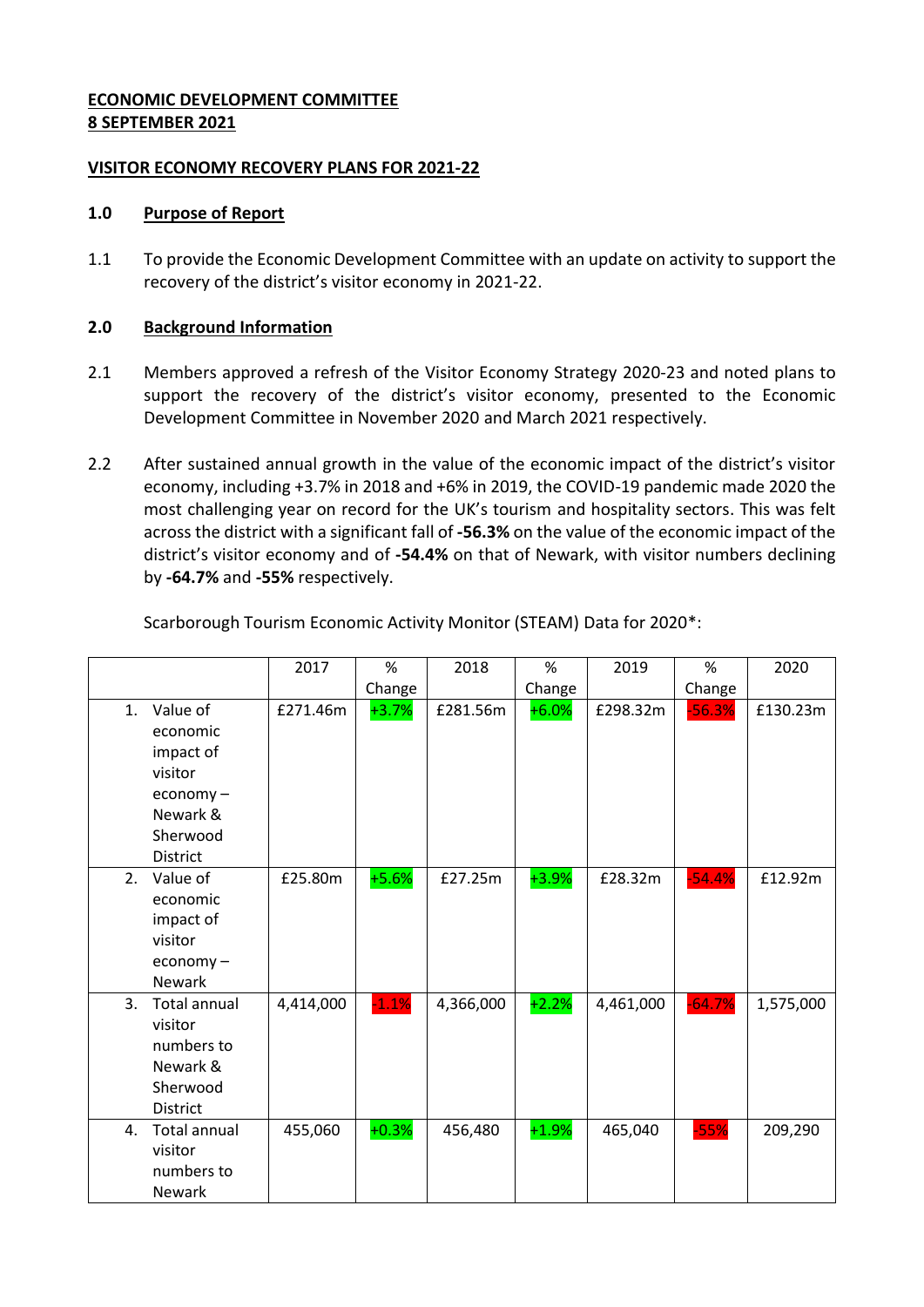| 5. | <b>Total annual</b><br>visitor days to<br>Newark &<br>Sherwood<br><b>District</b> | 5,762,000            | $-0.4%$ | 5,740,000            | $+3.4%$ | 5,934,000            | $-59.5%$ | 2,405,000            |
|----|-----------------------------------------------------------------------------------|----------------------|---------|----------------------|---------|----------------------|----------|----------------------|
| 6. | <b>Total annual</b><br>visitor days to<br><b>Newark</b>                           | 549,610              | $+0.7%$ | 553,260              | $+1.7%$ | 562,730              | $-55.1%$ | 252,410              |
| 7. | <b>Direct</b><br>Employment in<br>Newark &<br>Sherwood<br><b>District</b>         | 2,537<br><b>FTEs</b> | $+2.5%$ | 2,599<br><b>FTEs</b> | $+2.9%$ | 2,675<br><b>FTEs</b> | $-51.3%$ | 1,303<br><b>FTEs</b> |
| 8. | <b>Direct</b><br>Employment in<br><b>Newark</b>                                   | 289 FTEs             | $+4.5%$ | 302<br><b>FTEs</b>   | $+0.4%$ | 304<br><b>FTEs</b>   | $-47.7%$ | 159<br><b>FTEs</b>   |
| 9. | Total<br>Employment in<br>Newark &<br>Sherwood<br><b>District</b>                 | 3,294<br><b>FTEs</b> | $+2.1%$ | 3,363<br><b>FTEs</b> | $+2.8%$ | 3,458<br><b>FTEs</b> | $-52.3%$ | 1,649<br><b>FTEs</b> |
|    | 10. Total<br>Employment in<br><b>Newark</b>                                       | <b>356 FTEs</b>      | $+4.2%$ | <b>371 FTEs</b>      | $+0.5%$ | 372 FTEs             | $-49%$   | 190<br><b>FTEs</b>   |

- 2.3 In the face of this disruption and the ongoing uncertainty associated with COVID-19 that continues to challenge the tourism and hospitality sectors, we need to be proactive and competitive in our plans to support the district's visitor economy in its recovery to increase its economic impact, achieve the vision in our [Community Plan](https://www.newark-sherwooddc.gov.uk/media/newarkandsherwood/imagesandfiles/strategiesandpolicies/pdfs/13.10.20%20-%20Community%20Plan%20Appendix%20-%20Final.pdf) ("…encouraging more visitors to enjoy all that Newark & Sherwood has to offer"), and the objective to "Deliver inclusive and sustainable economic growth".
- 2.4 In doing so, we can maximise emerging opportunities for recovery. A recent consumer poll by Visit England indicated that 62% of UK adults planned to take an overnight UK trip by the end of 2021 (compared to 23% planning to take an overnight trip overseas). The UK 'staycation' has been enjoying a welcome resurgence. Furthermore, less crowded UK destinations that are away from the traditional 'hot spots' and are considered 'rural', 'seaside' or 'small town', are perceived as 'safer' and therefore at a competitive advantage. Visitors within our main age category (56+ years) may be more wary of travelling and exposing themselves to increased risks of COVID-19. However, they are also significantly more likely to have been double vaccinated and to seek 'safer' destinations such as ours. Finally, this demographic segment is also likely to include 'empty nesters' with more potential spending power than younger segments during economic recovery from the pandemic.

# **3.0 Proposals**

- 3.1 Our plans to support the tourism and hospitality sector in recovery are focussed on four main pillars of operation:
	- Relationship building with sector partners/stakeholders
	- Destination development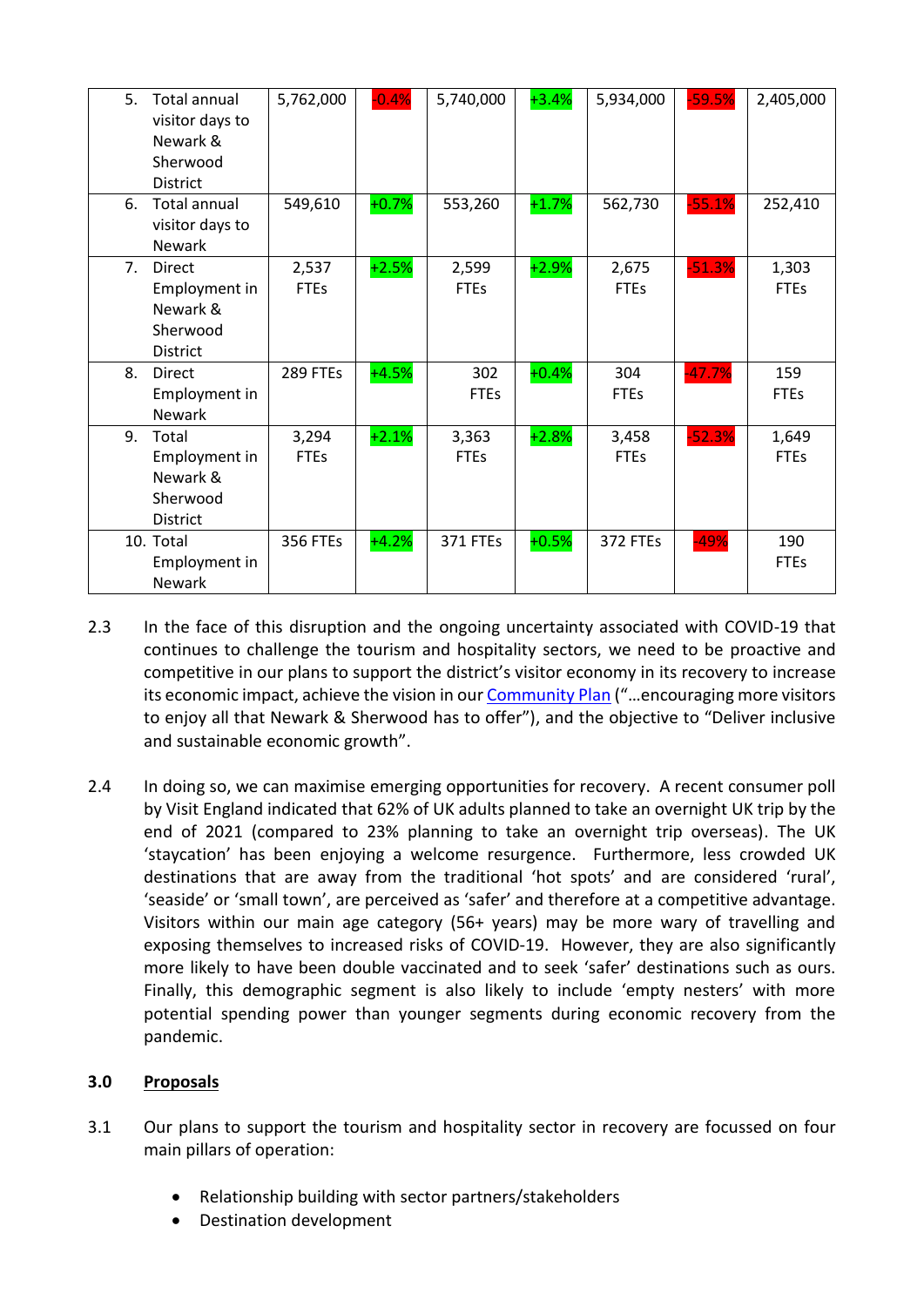- Destination marketing
- Visitor insight, knowledge and research

## 3.2 Relationship building with sector partners/stakeholders

- 3.2.1 We have continued to build multiple external relationships and develop our reputation as recognised and trusted place ambassadors at different levels. We recommenced the leading and facilitating of district-wide Tourism Action Group (TAG) meetings in March. Although the meetings have been held online so far, they have been well received by attractions and businesses across the district's tourism and hospitality sector and have proven useful for sharing news, insight, ideas, good practice, campaigns and offers. Currently, we plan to recommence in person TAG meetings from September at different locations around the district (starting with NTU Brackenhurst Campus in Southwell) in order to provide familiarisation and networking opportunities again. We have continued to facilitate and develop the TAG Facebook group, enabling members of the group to engage with each other outside of the schedule of meetings. We have also linked in with a number of other groups that are contributing to developing and promoting the visitor offer such as Newark Heritage Forum, Newark Business Club and Southwell Tourism Partnership.
- 3.2.2 The district's Tourism database of attractions and businesses has been reviewed and updated to enable us to continue to engage effectively with the wider sector beyond those who are represented in the above groups. It now includes up to date contact details for 240 attractions and businesses across the district. Throughout the COVID-19 pandemic, we have provided timely information, updates and advice to businesses across the tourism and hospitality sector, including signposting to important financial support packages and trusted sources of further information and guidance. The feedback we have received indicates that this service has been greatly valued and importantly helped to strengthen our relations with the sector. Drawing on a range of recognised sources, we will continue to provide such timely and accurate information and advice throughout the forthcoming period of recovery and beyond.
- 3.2.3 We are also working with colleagues to deliver resilience support from our £300,000 Business Resilience and Growth Programme to the district's visitor accommodation providers – a sector that has been particularly impacted by the past 18 months. Through our appointed consultants, accommodation businesses can apply for places on a 12-week programme ofspecialist business advice and support from industry experts in the sector and, upon completion, a potential business development grant of up to £2,000 each. This advice and guidance will support them in adapting and developing new business plansto strengthen their business resilience. The review and update of the Tourism database has enabled us to promote this opportunity directly to the district's visitor accommodation providers alongside our appointed consultants' engagement with the sector.
- 3.2.4 We are also continuing to develop our external relationships at regional and national level. Through regular contact with organisations such as Visit England, Visit Notts, Nottinghamshire County Council, LNER and East Midlands Railway, we are well-placed to align our activities with strategic initiatives and to raise our destinations' profiles as part of wider visitor campaigns and opportunities. For example, our attractions and businesses are being promoted at national and international level through our proactive participation in [The Explorer's Road](https://www.explorersroad.com/) project, a 300-mile, self-guided touring route of the East of England, which was relaunched by Visit England at the end of July 2021. Due to our participation,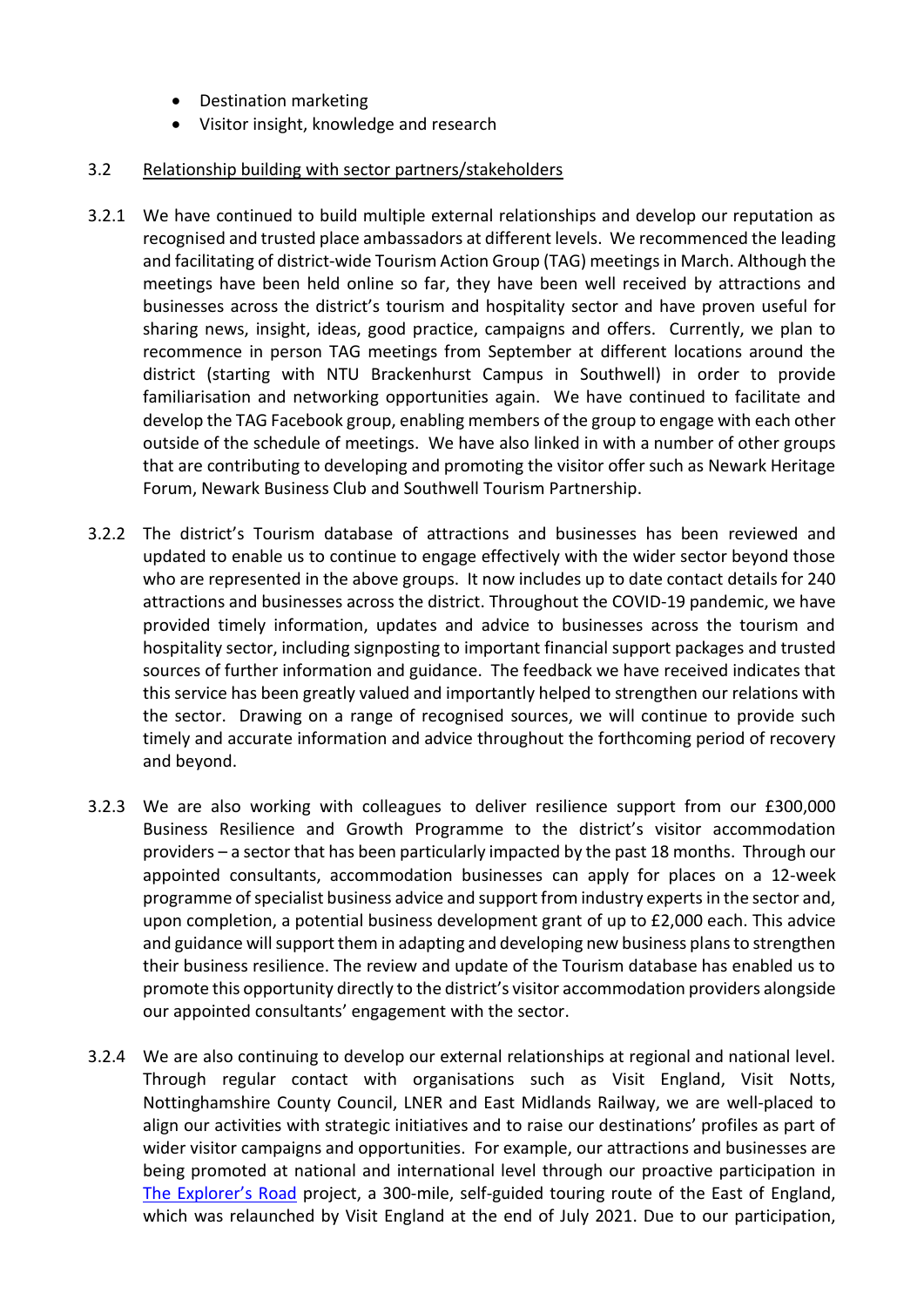campaign partners LNER featured Newark and Sherwood in all of their Explorer's Road advertisements promoting travel south to London and north to Edinburgh. We are also participating in this year's national Heritage Open Days programme with more than a dozen events taking place across the district, most of them in person again this year.

3.2.5 One area of the tourism sector that has been impacted negatively even more than most by COVID-19 is group travel. Most tour operators have recently restarted limited services to test customer confidence and demand. Through our membership of the Association of Group Travel Organisers (AGTO) and relationships with the sector's specialist media, we are remaining closely informed of developments and, in turn, liaising with our attractions and businesses about the development and promotion of their group offers to the trade. For example, we are currently working with our partners at Southwell Minster to promote the restored Chapter House to group travel operators. Group Leisure & Travel magazine recently worked with us on a very positive [three-page feature on our destinations.](https://edition.pagesuite-professional.co.uk/html5/reader/production/default.aspx?pubname=&edid=017fb60e-a4cd-4b42-bca2-b43cbaa58d10&pnum=17)

## 3.3 Destination Development

- 3.3.1 On account of the strengthened relationships summarised at para 3.2 above, we are using our influence to help progress initiatives to develop our destinations. NSDC is in the rare and privileged position of having a number of different, coexisting place-shaping roles including as leader, facilitator/coordinator, partner/stakeholder, commissioner, investor, asset owner/manager and informed expert. This year, for example, we are using our role as leader to shape and commission one of the priority Towns Fund projects – 'The Cultural Heart of Newark'. This new programme of events and experiences will enhance the vibrancy of Newark town centre and drive increased footfall, dwell time and spend to it. We have continued to lead the Forest Corner masterplanning project, working closely with multiple partners and stakeholders to develop a deliverable new vision for this unique and popular area. As the accountable body, we have secured Places To Ride grant funding from Sport England / British Cycling for a new community cycling hub at Thoresby Vale which aligns perfectly with our brand proposition for Sherwood Forest as a 'green and active family experience' (outdoor activities, connect with the natural environment) and the 'Aspirational Family Fun' audience described as 'regularly take breaks where they can indulge in active, family-friendly pursuits, sporting events and festivals.' We have also been working with our delivery partner, Harworth Estates, to identify a suitable external operator for the new cycling facilities.
- 3.3.2 Much of our influencing role draws on our ability as 'informed expert' to provide insight, knowledge and research that is relevant to the visitor experience. This will continue to help colleagues, partners and stakeholders to shape their proposals and develop effective business cases. An update on this area of operation is provided below at para 3.5.

# 3.4 Destination Marketing

- 3.4.1 With the exception of a relatively short period in late summer/early autumn, the pandemic prevented us from delivering a plan of destination marketing activity in 2020. The circumstances this year however have allowed us to relaunch brand awareness-raising and response-driving promotional plans to support the district's visitor economy in its recovery.
- 3.4.2 In the spring, we aligned with the Council's 'Lifting Lockdown' programme by running a 'Doorstep Days Out' social media and pay-per-click campaign. The activity was targeted at a mainly local audience, encouraging residents to enjoy great days out while staying local by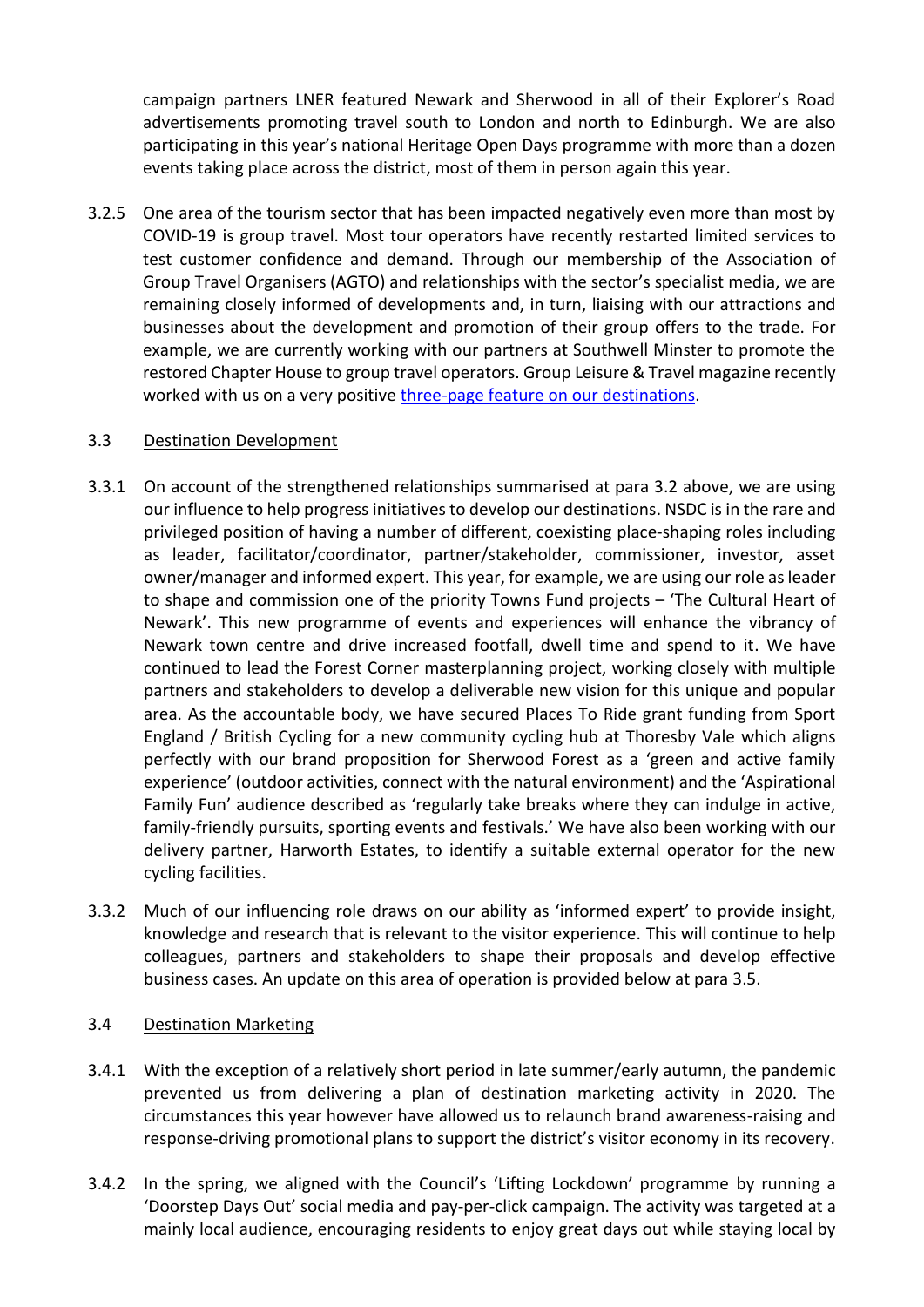visiting the district's attractions. With an emphasis on the outdoors and wellbeing, the activity struck the right balance with changing COVID-19 measures and people's need for a change of scenery. Consequently, the campaign was successful with a total reach of 1,939,395 and 2,460 engagements. The most popular posts were those for 'Palace at the Castle', 'Tours, trails and activities at Sherwood Forest' and 'Rufford Abbey Country Park'.

3.4.3 Following the 'Doorstep Days Out' campaign, we launched our 'Staycation' campaign in late July after the remaining COVID-19 restrictions ended. It will run until the end of October. With a wider domestic audience, the campaign is primarily targeting families with children throughout the school summer holidays and then focussing on the 56+ years segment in September and October. The campaign comprises a bespoke ['Staycation' microsite](https://staycation.visitnewark.co.uk/), a competition to win a short break, online advertising, a podcast and a 30-second TV advert for broadcast on ITV Anglia West – this area offers the best value in terms of reach with coverage down the A1 to places like Bedford and Hitchin. Some (low-resolution) examples of the new 'Staycation' campaign advertising can be viewed at:

<https://tpc.googlesyndication.com/simgad/8358932616207481578> <https://tpc.googlesyndication.com/simgad/13396839149578937128> <https://tpc.googlesyndication.com/simgad/18288734858747161438>

- 3.4.4 In addition to the targeted campaigns, we are also providing visitors and potential visitors with a more engaging and user-friendly web and social media presence to influence their online choice of destination. Stronger digital marketing across search engine optimisation (SEO) and pay-per-click (PPC) is helping to improve our websites' rankings in search engine results. We are monitoring and reporting performance quarterly through the following measures:
	- Unique visits to the three tourism websites
	- Social media impressions
	- Social media engagements
	- Video views
	- Social media followers
- 3.4.5 There is still an important role for printed materials, albeit largely for when people are already visiting a destination and considering what to do, having done the majority of their destination research and decision-making online beforehand. This year we have amended and reprinted our visitor 'maps' leaflet that highlights the main visitor attractions across the district and illustrates their proximity to each other. 65,000 copies were distributed in June to visitor accommodation providers and tourist information centres across Nottinghamshire, Lincolnshire, Derbyshire, Leicestershire, Yorkshire, Norfolk, Cambridgeshire, Bedfordshire, Essex, Northamptonshire, Staffordshire, Warwickshire, Worcestershire, Gloucestershire, Lancashire and Cheshire. A further 2,000 copies are being distributed locally through TAG members. As part of our participation in this year's national Heritage Open Days programme, we have also produced a printed leaflet providing details of the HODs events taking place across the district, which is being distributed by our heritage partners.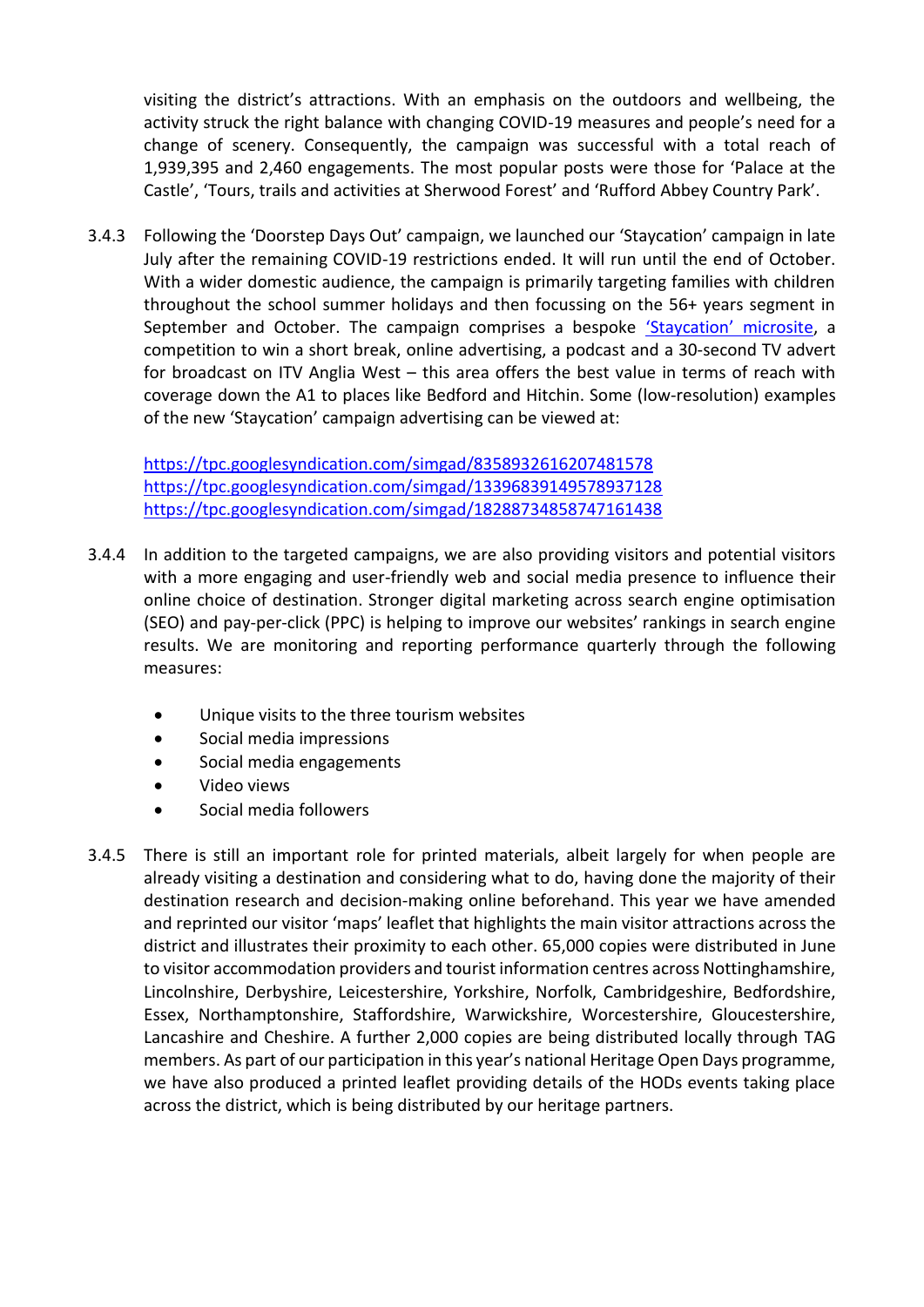# 3.5 Visitor Insight, Knowledge and Research

- 3.5.1 The data quoted above at para 2.2\* istaken from the annual Scarborough Tourism Economic Activity Monitor (STEAM) that we subscribe to. It is widely acknowledged as the industry standard with high levels of accuracy down to district level. Whilst the negative impact figures for 2020 are exceptional due to the COVID-19 pandemic, the annual data will enable us to measure the extent of recovery this year and in subsequent years. As well as being the source used for the value of our economic impact of the visitor economy figures, it also provides us with a wide range of other data sets including visitor numbers, visitor days, visitor types, employment and sectoral distribution of economic impact at district and also town (Newark only) level.
- 3.5.2 In order to gain and share an understanding of the tourism and hospitality sector's post-COVID recovery and confidence, we undertook stakeholder research across the district in June (ahead of COVID-19 restrictions ending). The results of the survey are at **Appendix A**. Some key points to note are:
	- 78% had received business support measures since the start of the pandemic
	- For those that had reopened, the majority reported their visitor numbers as 'similar levels to normal'
	- Although the majority thought their attraction or business will not do as well in the next 6 months (from June) as it would have done, the majority thought it will do the same in the next 12-18 months (from June) as it would have done, with 13.5% thinking it will do better in the next 12-18 months (from June)
	- The majority thought it 'very likely' that they will recruit new staff in the next 6 months (from June)
	- The majority were 'somewhat optimistic' about their post-COVID prospects
- 3.5.3 With COVID-19 restrictions ending, we also commissioned our biennial qualitative visitor market research after we were unable to do so in 2020 due to the pandemic. We are undertaking face-to-face interviews with visitors at events, attractions, public spaces and travel hubs throughout the district between August and October. This will ensure that we continue to improve our knowledge of the visitor experience, develop an understanding of who our visitors are and what they feel about their experiences in order to inform strategic decisions around destination development and destination marketing by ourselves and our partners/stakeholders.

#### 3.6 How Will We Know If We Are Successful?

- 3.6.1 We are monitoring 16 performance indicators. 11 of these relate to the quantitative and qualitative data that we commission from independent, external organisations annually (one is actually biennial but will apply to 2021). The remaining five performance indicators relate to statistics drawn from our own analytics data that are compiled and reported on corporately each quarter.
- 3.6.2 Although more subjective and less tangible, we are also measuring progress in light of feedback received from our wide range of partners and stakeholders including attractions and businesses from the district's tourism and hospitality sector. This is helping us to gauge initial reaction to our activities and to develop or adjust our plans accordingly.